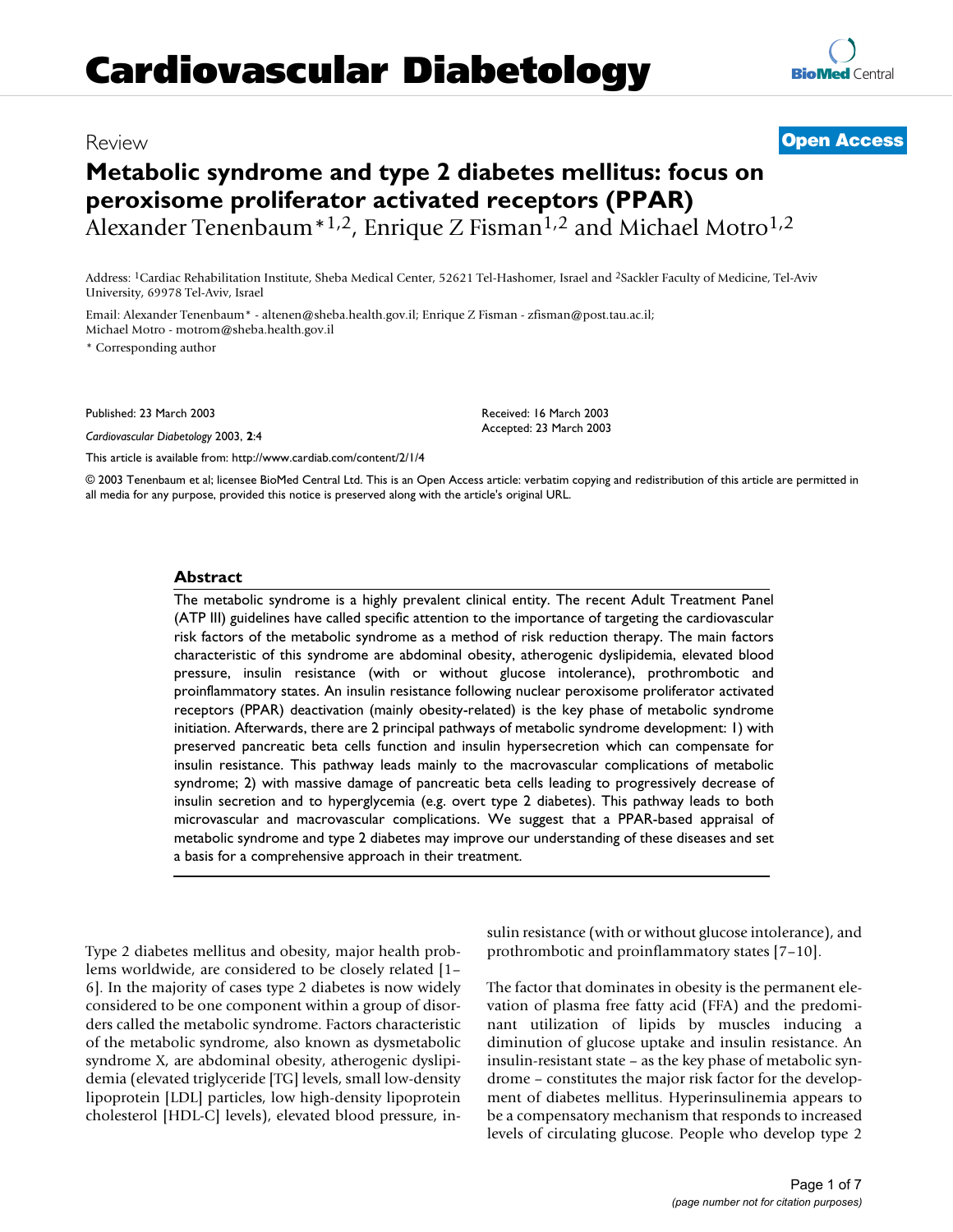

#### **Figure 1**

The relationship between metabolic syndrome, insulin resistance, hyperinsulinemia and hyperglycemia (overt type 2 diabetes). An insulin-resistant state following nuclear peroxisome proliferator activated receptors (PPAR) deactivation is the key phase of metabolic syndrome initiation. Afterwards, there are 2 principal pathways of metabolic syndrome development: 1) With preserved pancreatic beta cells function and insulin hypersecretion which can compensate for insulin resistance. This pathway leads mainly to the macrovascular complications of metabolic syndrome; 2) With massive damage of pancreatic beta cells leading to progressively decrease of insulin secretion and to hyperglycemia (e.g. overt type 2 diabetes). This pathway leads both to microvascular and macrovascular complications. Time-related scheme.

diabetes usually pass through the phases of excessive adipogenesis (obesity), nuclear peroxisome proliferator activated receptors (PPAR) modulation, insulin resistance, hyperinsulinemia, pancreatic beta cells stress and damage leading to progressively decrease of insulin secretion, impaired glucose postprandial and fasting levels [11–14]. Fasting glucose is presumed to remain normal as long as insulin hypersecretion can compensate for insulin resistance. The fall in insulin secretion leading to hyperglicemia occurs as a late phenomenon and, in fact, separates the patients with metabolic syndrome *from* those with or without overt diabetes (Figure 1).

Table [1](#page-2-0) shows the diagnostic criteria for the metabolic syndrome. The common underlying element of these adverse risk factors for progression of atherosclerosis is insulin resistance [[10](#page-6-0),15].

Metabolic syndrome is a term used to define a patient who presents with 3 or more of 5 risk factors: (1) abdominal obesity and waist circumference for men greater than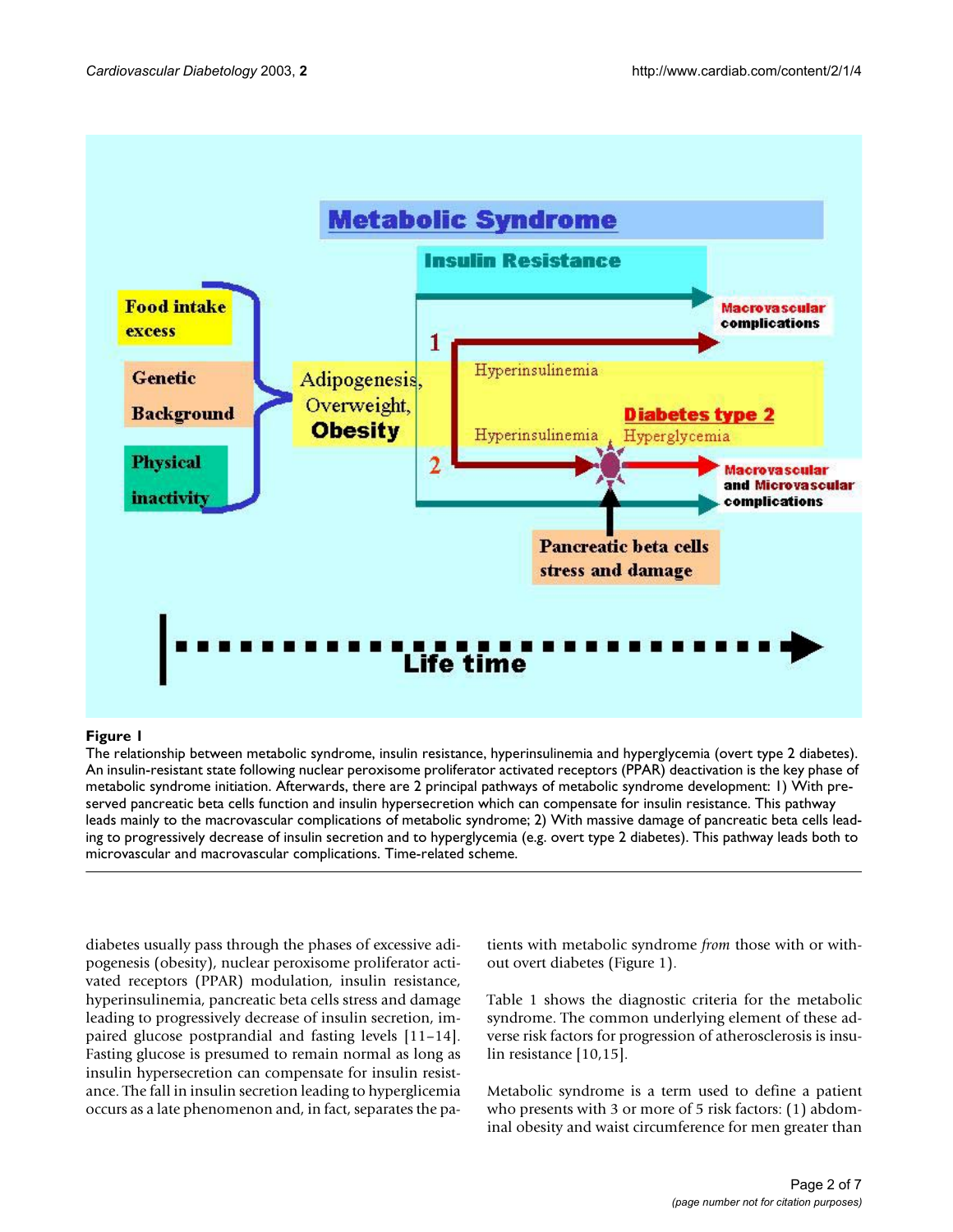#### <span id="page-2-0"></span>**Table 1: Diagnostic Criteria for the Metabolic Syndrome [[10](#page-6-0),15]**

Abdominal obesity (waist circumference >102 cm [40 in] in men, >88 cm [35 in] in women) Hypertriglyceridemia (>/= 150 mg/dL) Low HDL-C (< 40 mg/dL in men, <50 mg/dL in women) High blood pressure (>/= 130/85 mm Hg) High fasting glucose (IGT [blood sugar >/= 110 mg/dL and <126 mg/dL] without diabetes)

102 cm or 40 inches, and for women greater than 88 cm or 35 inches; (2) elevated triglycerides, defined as equal to or greater than 150 mg/dL; (3) low HDL cholesterol. Overall for the Adult Treatment Panel (ATP)-III guidelines, low HDL cholesterol is defined as under 40 mg/dL; previously it was under 35 mg/dL (for the purposes of the metabolic syndrome, there are different values for men and women: less than 40 mg/dL for men and less than 50 mg/dL for women); (4) Elevated blood pressure, defined according to lower values than those usually used to define hypertension: systolic over 130 mmHg or diastolic over 85 mmHg. (5) fasting glucose equal to or greater than 110 mg/dL [\[10](#page-6-0),15].

The 2001 ATP III guidelines have called specific attention to the importance of targeting the cardiovascular risk factors of the metabolic syndrome as a method of risk reduction therapy [15]. The ATP III guidelines also call for type 2 diabetes mellitus to be given the status of "cardiovascular disease risk equivalent"; that is, patients with type 2 diabetes are considered to have an increased risk, equivalent to those who have established heart disease.

Acquired causes of the metabolic syndrome include overweight, physical inactivity, and high carbohydrate diet in some individuals in which the carbohydrate intake makes up more than 60% of the total caloric intake. Moreover, there are genetic causes, which have not been clearly defined. However, our understanding of the metabolic syndrome has been improved by the discovery of nuclear peroxisome proliferator-activated receptors (PPARs) [11,12,16–18]. PPARs (Figure [2\)](#page-3-0) are ligand-activated transcription factors belonging to the nuclear receptor superfamily, which also includes the steroid and thyroid hormone receptors. As transcription factors, PPARs regulate the expression of numerous genes and affect:

- glycaemic control
- lipid metabolism
- vascular tone
- inflammation.

The so-called orphan receptors (identified before their natural ligand) include PPAR and retinoid X receptors (RXR). There are currently three known subtypes of PPAR: alpha, delta and gamma (g1 and g2).

Activated PPAR-alpha stimulates the expression of genes involved in fatty acid and lipoprotein metabolism. PPARalpha activators, such as the normolipidemic fibric acids, decrease triglyceride concentrations by increasing the expression of lipoprotein lipase and decreasing apo C-III concentration. Furthermore, they increase HDL-cholesterol by increasing the expression of apo A-I and apo A-II. PPAR-alpha activation by fibric acids improves insulin sensibility and decreases thrombosis and vascular inflammation. PPARalpha ligands also mediate potentially protective changes in the expression of several proteins not involved in lipid metabolism but implicated in the pathogenesis of heart disease. Clinical studies with bezafibrate and gemfibrozil support the hypothesis that these drugs may have a significant protective effect against cardiovascular disease [19,20].

Activation of the isoform PPAR-gamma improves insulin sensitivity, decreases inflammation, plasma levels of free fatty acids and blood pressure. These lead to inhibition of atherogenesis, improvement of endothelial function and reduction of cardiovascular events. The thiazolidinedione group of insulin-sensitizing drugs are PPARgamma ligands, and these have beneficial effects on serum lipids in diabetic patients and have also been shown to inhibit the progression of atherosclerosis in animal models. However, their efficacy in the prevention of cardiovascular-associated mortality has yet to be determined.

Recent studies have found that PPAR delta is also a regulator of serum lipids. However, there are currently no drugs in clinical use that selectively activate this receptor.

The modulation of the expression of genes by either PPAR alpha or gamma activators, correlates with the relatively tissue-specific distribution of the respective PPARs: PPAR gamma is expressed predominantly in adipose tissues, whereas PPAR alpha in the liver.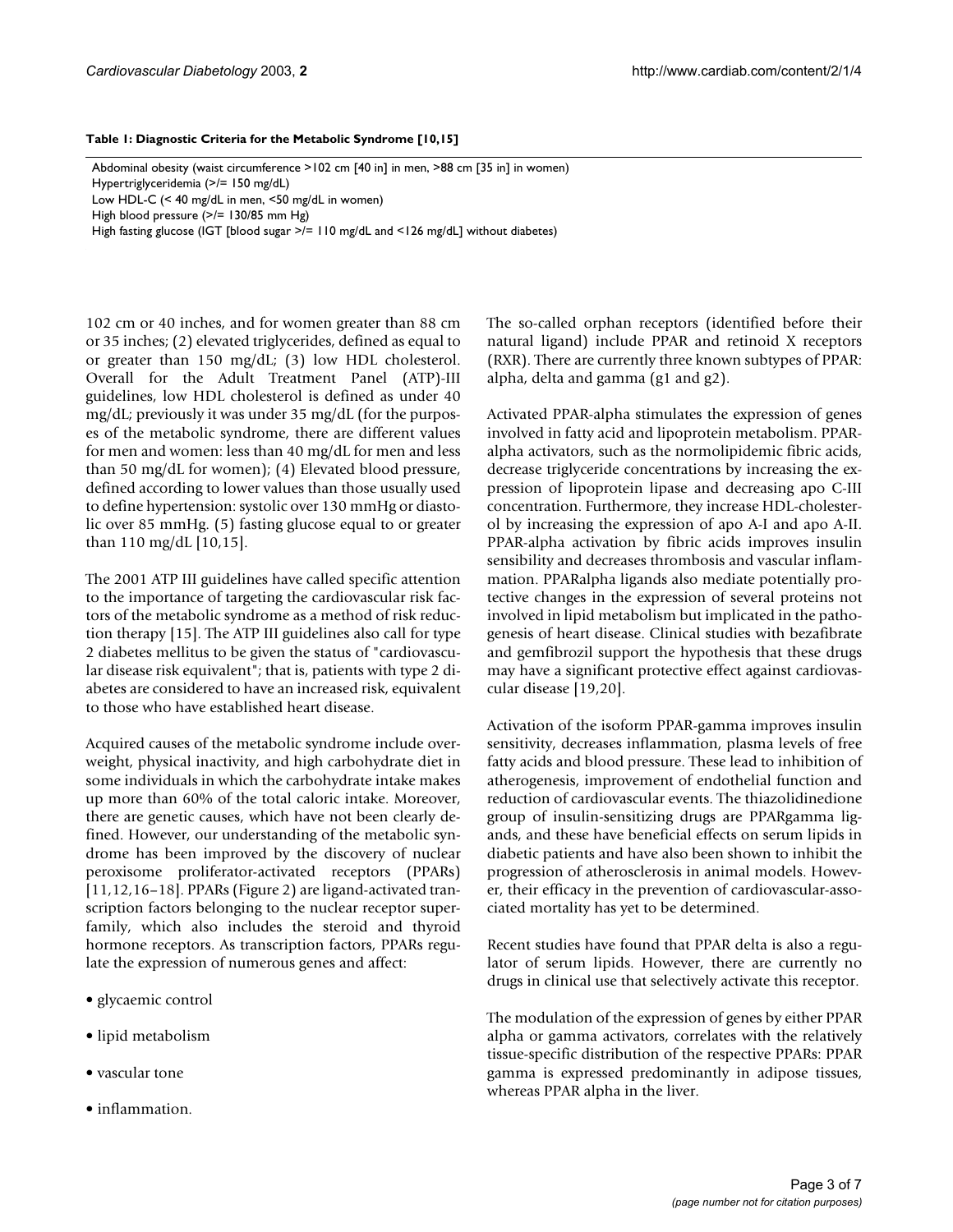<span id="page-3-0"></span>

The peroxisome proliferator activated receptors (PPARs) in the framework of the nuclear receptors superfamily.

PPARgamma was shown to have a key role in adipogenesis and proposed to be a master controller of the "thrifty gene response" leading to efficient energy storage. According to the thrifty gene hypothesis, individuals living in an environment with an unstable food supply could increase their probability of survival if they could maximize storage of surplus energy, for instance as abdominal fat. Exposing this energy-storing genotype to the abundance of food typical in western societies is detrimental, causing insulin resistance and, subsequently, type 2 diabetes [11,21]. In addition to PPAR, there are a number of other potential thrifty genes, including those that regulate lipolysis or code for the beta3-adrenergic receptor, the hormone-sensitive lipase, and lipoprotein lipase. Type 2 diabetes develops as a consequence of a collision between thrifty genes and a hostile affluent environment.

More recently PPARgamma emerged from a role limited to metabolism (diabetes and obesity) to a power player in general transcriptional control of numerous cellular processes, with implications in cell cycle control, carcinogenesis, inflammation, atherosclerosis and immunomodulation. This widened role of PPAR gamma will certainly initiate a new flurry of research, which will not only refine our current (and often partial) knowledge of PPARgamma, but more importantly, will also establish that this receptor has a definite role as a primary link adapting cellular, tissue and whole body homeostasis to energy stores.

Based on these new concepts, we propose a novel map of a cluster of metabolic syndrome, cardiovascular risk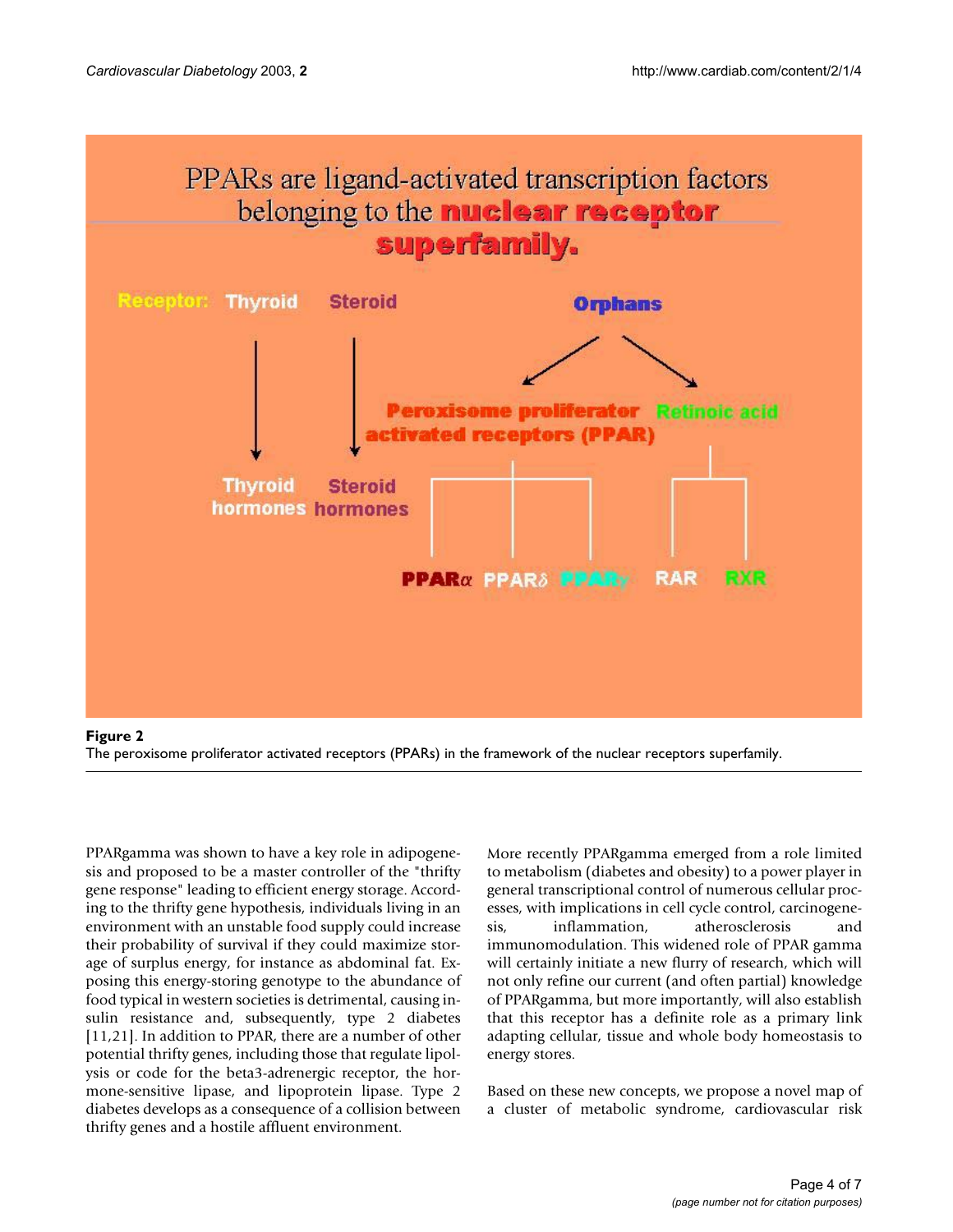

### **Figure 3**

The atherogenesis tree, showing the complex interrelationship between hereditary and environmental factors in the pathogenesis of metabolic syndrome and atherothrombotic events. The central role of an insulin-resistant state following adipogenesis and nuclear peroxisome proliferator activated receptors (PPAR) deactivation is emphasized. CAD – coronary artery disease; AP – angina pectoris; ACS – acute coronary syndromes; CHF – congestive heart failure; PVD – peripheral vascular disease; HDL – high density lipoproteins cholesterol; IGT – impaired glucose tolerance; IFG – impaired fasting glucose.

factors and diseases, which all are developed and linked through PPARs (Figure 3).

Because of its critical and central role in the development of metabolic syndrome, type 2 diabetes and many cardiovascular disorders, we believe that targeted treatment of PPAR will be a critical component of care in shortcoming future (Figure 4). Treating metabolic syndrome can prevent or ameliorate cardiovascular disease and type 2 diabetes [22–27]. It is obvious that the cornerstones of treatment for the metabolic syndrome are dietary modification and increased physical activity. The Diabetes Prevention Program (DPP) results have shown that individualized, systematic and intensive lifestyle interventions (including dietary changes, increased physical activity and weight loss) are the most effective means of prevention of type 2 diabetes in general high risk populations (unfortunately they are not easily applied in general practice) [24]. Pharmacological interventions by some medications which influence primary glucose metabolism (metformin and acarbose) or induced weight loss (orlistat, combined with dietary intervention) can also effectively delay progression to type 2 diabetes [24– 26], but the magnitude of the benefit seems to be somewhat less (58% for DPP lifestyle changes vs. 31% for metformin and 25% for acarbose). For the time being, the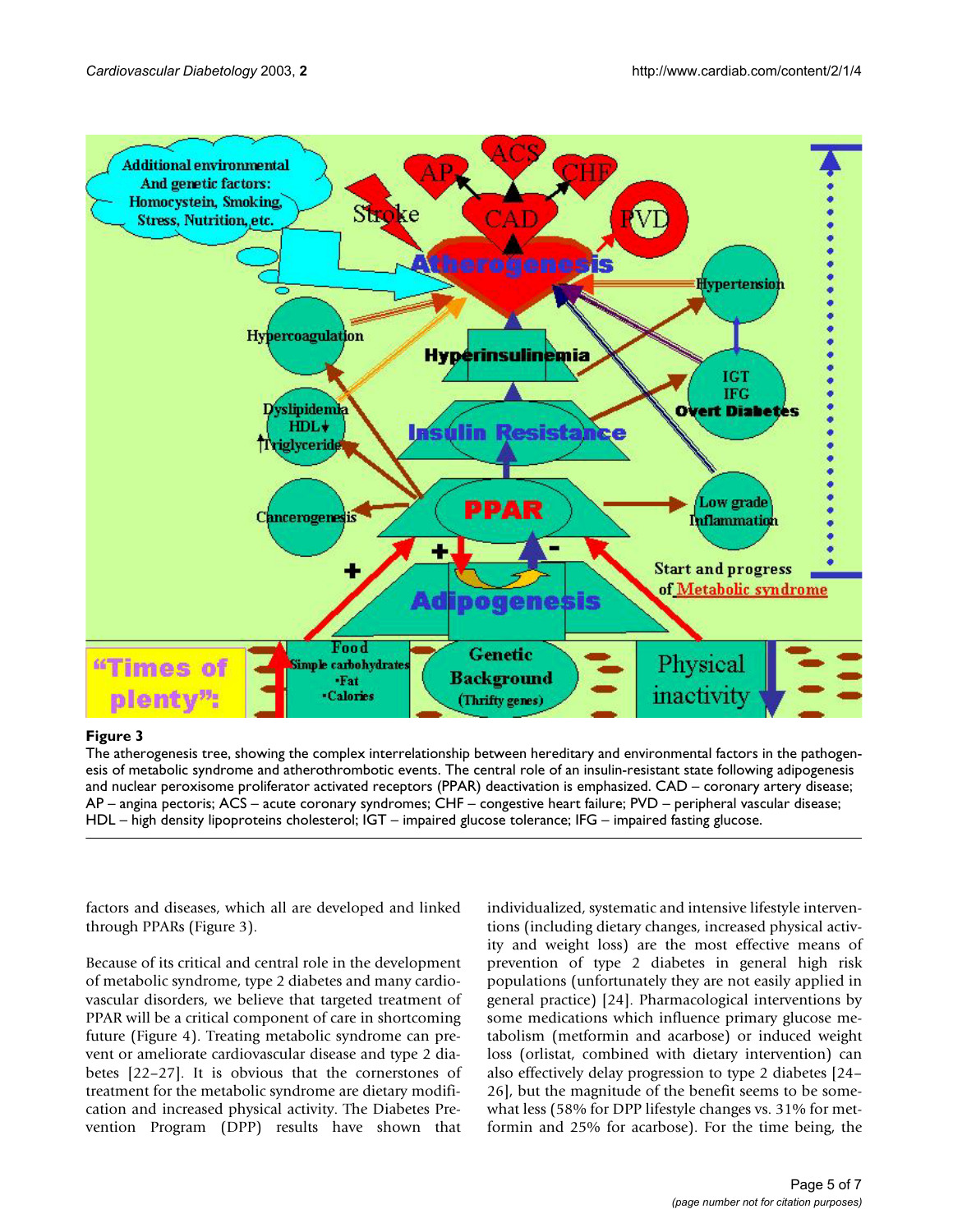

#### **Figure 4** The protection of patients with metabolic syndrome and diabetes: focus on treatment of PPAR-related risk factors.

goals and methods of treating hypertension, inflammation, hypercoagulopathy and dyslipidemia are the same for people with metabolic syndrome and for the general population [22–27].

In conclusion, the metabolic syndrome is a highly prevalent clinical entity. Obesity, PPAR modulation and insulin resistance are the central components of this complex syndrome. The fall in insulin secretion leading to hyperglicemia separates patients with metabolic syndrome from those with or without overt diabetes. We suggest that a PPAR-based appraisal of metabolic syndrome and type 2 diabetes may improve our understanding of these diseases and set a basis for a comprehensive approach in their treatment.

# **References**<br>1. Felber |P ar

- 1. Felber JP and Golay A **[Pathways from obesity to diabetes](http://www.ncbi.nlm.nih.gov/entrez/query.fcgi?cmd=Retrieve&db=PubMed&dopt=Abstract&list_uids=10.1038/sj.ijo.0802126)** *Int J Obes* 2002, **26(Suppl 2):**S39-45
- 2. Lean ME **[Pathophysiology of obesity](http://www.ncbi.nlm.nih.gov/entrez/query.fcgi?cmd=Retrieve&db=PubMed&dopt=Abstract&list_uids=10997648)** *Proc Nutr Soc* 2000, **59:**331-6
- 3. Astrup A and Finer N **[Redefining Type 2 diabetes: 'Diabesity' or](http://www.ncbi.nlm.nih.gov/entrez/query.fcgi?cmd=Retrieve&db=PubMed&dopt=Abstract&list_uids=12119987) ['Obesity Dependent Diabetes Mellitus'?](http://www.ncbi.nlm.nih.gov/entrez/query.fcgi?cmd=Retrieve&db=PubMed&dopt=Abstract&list_uids=12119987)** *Obes Rev* 2000, **1:**57-59
- 4. Burke JP, Williams K, Gaskill SP, Hazuda HP, Haffner SM and Stern MP **[Rapid rise in the incidence of type 2 diabetes from 1987 to](http://www.ncbi.nlm.nih.gov/entrez/query.fcgi?cmd=Retrieve&db=PubMed&dopt=Abstract&list_uids=10399896) [1996: results from the San Antonio Heart Study](http://www.ncbi.nlm.nih.gov/entrez/query.fcgi?cmd=Retrieve&db=PubMed&dopt=Abstract&list_uids=10399896)** *Arch Intern Med* 1999, **159:**1450-1456
- 5. Mokdad AH, Ford ES, Bowman BA, Nelson DE, Engelgau MM, Vinicor F and Marks JS **[The continuing increase of diabetes in the US](http://www.ncbi.nlm.nih.gov/entrez/query.fcgi?cmd=Retrieve&db=PubMed&dopt=Abstract&list_uids=11213906)** *Diabetes Care* 2001, **24:**412
- 6. Moore LL, Visioni AJ, Wilson PW, D'Agostino RB, Finkle WD and Ellison RC **[Can sustained weight loss in overweight individuals](http://www.ncbi.nlm.nih.gov/entrez/query.fcgi?cmd=Retrieve&db=PubMed&dopt=Abstract&list_uids=10784242) [reduce the risk of diabetes mellitus?](http://www.ncbi.nlm.nih.gov/entrez/query.fcgi?cmd=Retrieve&db=PubMed&dopt=Abstract&list_uids=10784242)** *Epidemiology* 2000, **11:**269- 273
- 7. Reaven GM **[Banting lecture 1988. Role of insulin resistance in](http://www.ncbi.nlm.nih.gov/entrez/query.fcgi?cmd=Retrieve&db=PubMed&dopt=Abstract&list_uids=3056758) [human disease](http://www.ncbi.nlm.nih.gov/entrez/query.fcgi?cmd=Retrieve&db=PubMed&dopt=Abstract&list_uids=3056758)** *Diabetes* 1988, **37:**1595-1607
- 8. Kaplan NM **[The deadly quartet. Upper-body obesity, glucose](http://www.ncbi.nlm.nih.gov/entrez/query.fcgi?cmd=Retrieve&db=PubMed&dopt=Abstract&list_uids=2662932) [intolerance, hypertriglyceridemia, and hypertension](http://www.ncbi.nlm.nih.gov/entrez/query.fcgi?cmd=Retrieve&db=PubMed&dopt=Abstract&list_uids=2662932)** *Arch Intern Med* 1989, **149:**1514-1520